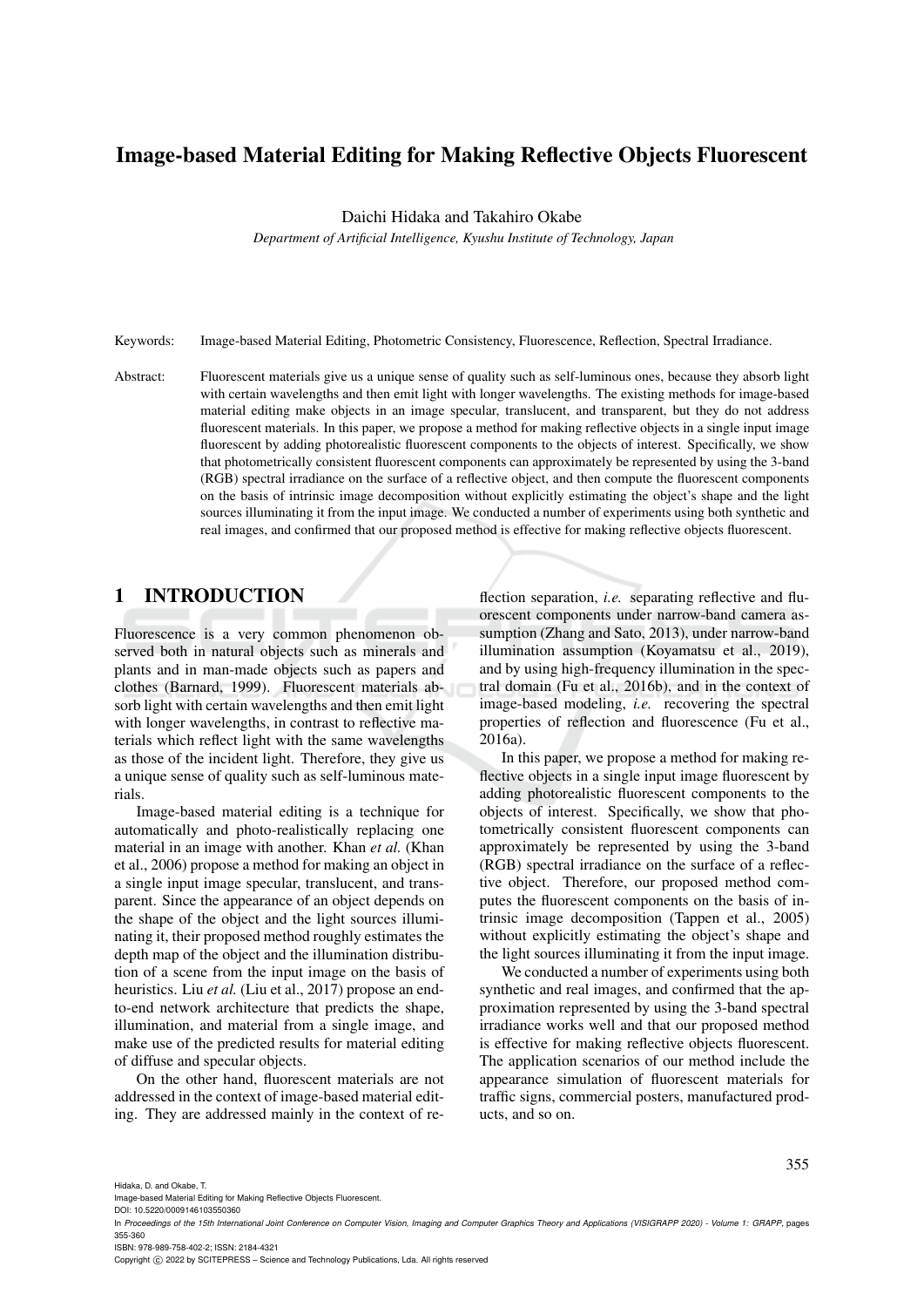The main contributions of this study are twofold. First, based on the fluorescent model, we show that photometrically consistent fluorescent components can approximately be represented by using the 3-band spectral irradiance on the surface of a reflective object. It enables us to compute the fluorescent components on the basis of intrinsic image decomposition without explicitly estimating the object's shape and the light sources illuminating it from an input image. Second, we experimentally confirmed that our proposed method is effective for making reflective objects in a single input image fluorescent. Specifically, we confirmed that the approximation represented by using the 3-band spectral irradiance works well through qualitative and quantitative evaluation using synthetic images, and that our method provides visual enrichment of photographs with virtual fluorescence.

### 2 PROPOSED METHOD

### 2.1 Overview

For fluorescent materials, the pixel value  $i_b(\mathbf{x})$  at a point *x* on an object surface consists of a reflective component  $r_b(\mathbf{x})$  and a fluorescent component  $f_b(\mathbf{x})$ as

$$
i_b(\mathbf{x}) = r_b(\mathbf{x}) + f_b(\mathbf{x}), \tag{1}
$$

where  $b$   $(b = 1, 2, 3)$  stands for the band (RGB) of a color camera. Our proposed method assumes that an object of interest has only the first term, *i.e.* the reflective component, and then adds the second term, *i.e.* the fluorescent component to the object surface. In this section, we explain the fluorescence model and the diffuse reflection model, and then explain our method for computing photometrically consistent fluorescent components.

#### 2.2 Fluorescence Model

In general, a pure fluorescent material absorbs light with a certain wavelength  $\lambda'$ , and then emits light with a longer wavelength  $\lambda''$ . Those properties are described by the absorption spectrum  $a(\lambda')$  and the emission spectrum  $e(\lambda'')$  (Zhang and Sato, 2013).

When a fluorescent material is illuminated by distant light sources from various directions with various wavelengths, the fluorescent component is given by

$$
f_b(\mathbf{x}) = \int a(\lambda') \left[ \int l(\mathbf{\omega}, \lambda') \mathbf{\omega}^\top \mathbf{n}(\mathbf{x}) d\mathbf{\omega} \right] d\lambda' \times \int c_b(\lambda'') e(\lambda'') d\lambda''.
$$
 (2)

Here,  $l(\mathbf{0}, \lambda')$  describes the energy of the light rays from the direction  $\omega$  and with the wavelength  $\lambda'$ , *i.e.* the spectral illumination distribution of a scene.  $n(x)$ and  $c_b(\lambda'')$  are the surface normal at the point *x* and the *b*-th band's spectral sensitivity of a camera respectively. It is reported that the brightness of a fluorescent component approximately obeys the Lambert model, *i.e.* is represented by the inner product between the surface normal and the light source direction (Sato et al., 2012; Treibitz et al., 2012).

We assume that the spectral sensitivity of a camera is narrow-band as is often assumed in color constancy algorithms. Namely, the spectral sensitivity is approximately represented by using the Dirac delta function;  $c_b(\lambda'') \simeq \overline{\delta}(\lambda'' - \lambda_b)$ . Then, the integral with respect to  $\lambda''$  in eq.(2) is represented as

$$
\int c_b(\lambda'')e(\lambda'')d\lambda'' \simeq e(\lambda_b), \qquad (3)
$$

where we assume the peak value of the spectral sensitivity is 1 for the sake of simplicity.

The integral with respect to  $\omega$  in eq.(2) is the spectral irradiance  $s(\mathbf{x}, \lambda')$  due to incident light rays from various directions to the point  $x$  with the wavelength  $\lambda'$ , and is defined by

$$
s(\mathbf{x}, \lambda') \equiv \int l(\mathbf{\omega}, \lambda') \mathbf{\omega}^\top \mathbf{n}(\mathbf{x}) d\mathbf{\omega}.
$$
 (4)

We substitute eq.(4) into the integral with respect to  $\lambda'$ in eq.(2), and then approximately represent the integral by the summation with respect to the wavelengths of the 3 bands as

$$
\int a(\lambda')s(\mathbf{x},\lambda')d\lambda' \simeq \sum_b a(\lambda_b)s(\mathbf{x},\lambda_b). \tag{5}
$$

Substituting eq.(3) and eq.(5) into eq.(2), we obtain

$$
f_b(\mathbf{x}) \simeq e(\lambda_b) \sum_{b'} a(\lambda_{b'}) s(\mathbf{x}, \lambda_{b'}).
$$
 (6)

Therefore, the brightness of the fluorescent component is computed by the sum of the products between the 3-band absorption spectrum  $a(\lambda_{b'})$  and the 3-band spectral irradiance  $s(\mathbf{x}, \lambda_{b})$ . The color of the fluorescent component is determined by the 3-band emission spectrum  $e(\lambda_h)$ .

### 2.3 Diffuse Reflection Model

According to the Lambert model, the diffuse reflection component is described as

$$
r_b(\mathbf{x}) = \int c_b(\lambda') \rho(\mathbf{x}, \lambda') \left[ \int l(\mathbf{\omega}, \lambda') \mathbf{\omega}^\top \mathbf{n}(\mathbf{x}) d\mathbf{\omega} \right] d\lambda'
$$
  
= 
$$
\int c_b(\lambda') \rho(\mathbf{x}, \lambda') s(\mathbf{x}, \lambda') d\lambda' \qquad (7)
$$

356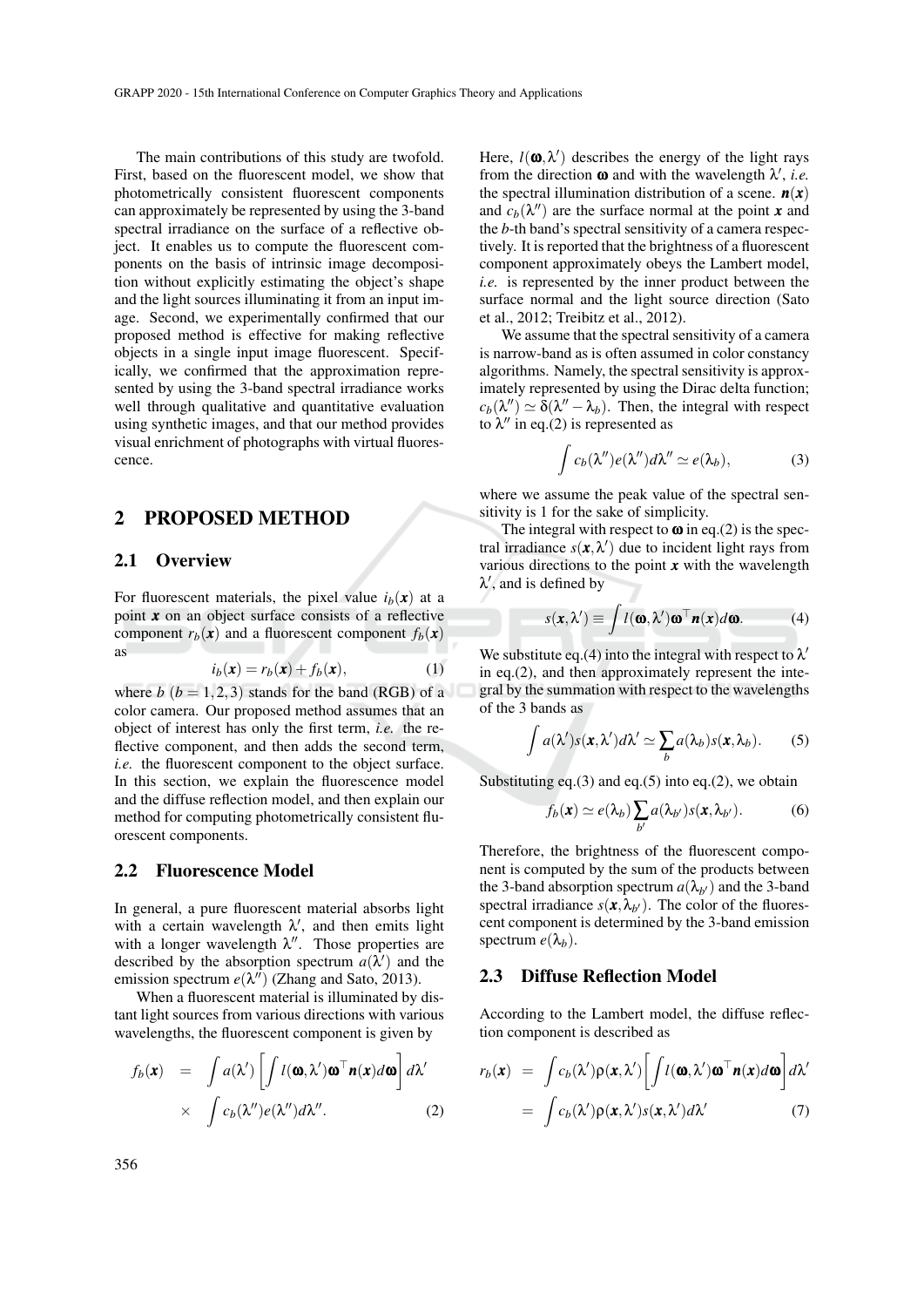

Figure 1: The spectral data for synthetic images. (a) the spectral intensity of a light source, (b) the spectral sensitivity of a camera, (c) the spectral reflectances of a reflective object (red: left, blue: right), and (d) the absorption and emission spectra of fluorescent materials (red: upper, green: lower).

Here,  $\rho(\mathbf{x}, \lambda')$  is the spectral reflectance at the point  $\mathbf{x}$ , and we use the definition of the spectral irradiance in  $eq.(4)$ .

Assuming a narrow-band camera in a similar manner to the previous subsection, the diffuse reflection component is given by

$$
r_b(\mathbf{x}) \simeq \rho(\mathbf{x}, \lambda_b) s(\mathbf{x}, \lambda_b). \tag{8}
$$

Therefore, the diffuse reflection component is computed by the products between the 3-band spectral reflectance  $\rho(x, \lambda_b)$  and the 3-band spectral irradiance  $s(\mathbf{x}, \lambda_b)$ .

#### 2.4 Adding Fluorescence

Our proposed method adds fluorescent components, whose absorption spectrum  $a(\lambda')$  and emission spectrum  $e(\lambda'')$  are specified by a user <sup>1</sup>, to an object surface of interest in a single input image. Since both the 3-band absorption spectrum  $a(\lambda_b)$  and the 3-band emission spectrum  $e(\lambda_b)$  in eq.(6) are given, the problem of computing photorealistic fluorescent components results in the estimation of the 3-band spectral irradiance  $s(\mathbf{x}, \lambda_b)$ .

On the other hand, the diffuse reflection components also depend on the 3-band spectral irradiance as shown in eq.(8), and therefore we can estimate the 3 band spectral irradiance from them. Specifically, we



Figure 2: The experimental results using synthetic images. (a) the input image of a reflective object, (b) (d) (f) the fluorescent components, and (c) (e) (g) the result images, *i.e.* the fluorescent components are added to and the reflective components due to absorption are subtracted from the input image. The spectral rendering, our proposed method, and the naive method are used for  $(b)$   $(c)$ ,  $(d)$   $(e)$ , and  $(f)$   $(g)$ respectively.

make use of intrinsic image decomposition without explicitly estimating the object's shape and the light sources illuminating it from the input image.

Thus, our proposed method computes the fluorescent components from the user-provided absorption and emission spectra and the 3-band spectral irradiance estimated via intrinsic image decomposition. Specifically, our method replaces the pixel value  $i_b(\mathbf{x})$ in the input image with  $i'_b(\mathbf{x})$  computed as

$$
i'_b(\mathbf{x}) = i_b(\mathbf{x}) + f_b(\mathbf{x}) - \rho(\mathbf{x}, \lambda_b) a(\lambda_b) s(\mathbf{x}, \lambda_b).
$$
 (9)

Here, the third term means that the reflective component decreases because a part of incident light rays is absorbed by the fluorescent material.

# 3 EXPERIMENTS

### 3.1 Synthetic Images

To confirm the effectiveness of our proposed method, we conducted qualitative and quantitative evaluation by using synthetic images. Specifically, we compared the following three methods for replacing a reflective object with a fluorescent one.

<sup>&</sup>lt;sup>1</sup>The absorption and emission spectra can be selected from the McNamara dataset (McNamara et al., 2006).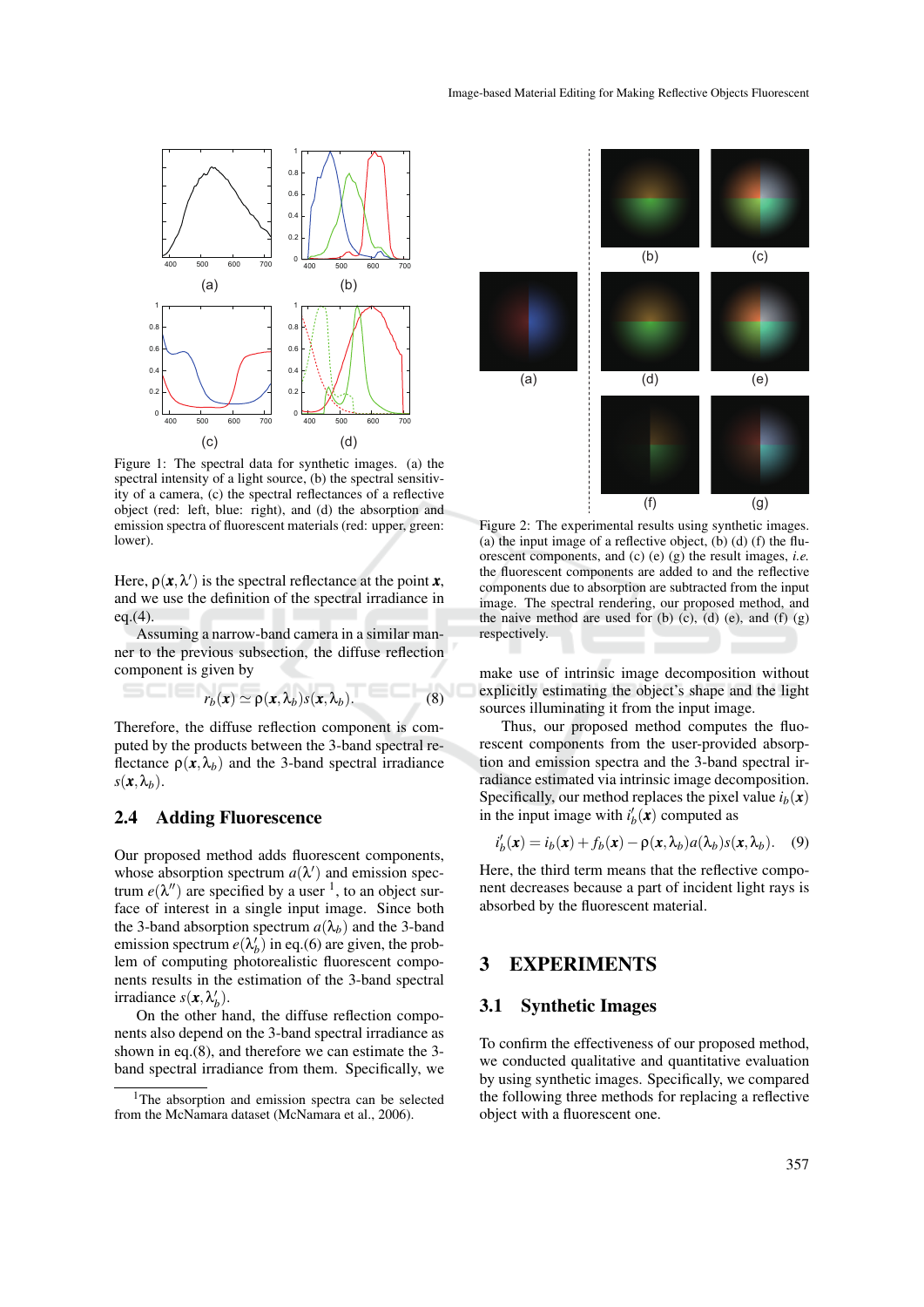- Spectral Rendering: computes the fluorescent components according to eq.(2) under the condition that all the spectral data, *i.e.* the absorption spectrum  $a(\lambda)$ , the emission spectrum  $e(\lambda)$ , the spectral sensitivity  $c_b(\lambda)$ , and the spectral illumination distribution  $l(\mathbf{x}, \lambda)$  are given.
- Our Proposed Method: computes the fluorescent components according to eq.(6) under the condition that the 3-band absorption spectrum  $a(\lambda_b)$ , the 3-band emission spectrum  $e(\lambda_b)$ , and the 3-band spectral irradiance  $s(\mathbf{x}, \lambda_b)$ <sup>2</sup> are given.
- Naive Method: computes the fluorescent components according to eq.(6), but the pixel values of the input image are used instead of the 3-band spectral irradiance without using intrinsic image decomposition.

We synthesized the image of a sphere illuminated by a distant light source from the frontal direction. The spectral data used for synthesizing the input image are shown in Figure 1: (a) the spectral intensity of a light source, (b) the spectral sensitivity of a camera, (c) the spectral reflectances of a reflective object (red: left, blue: right), and (d) the absorption and emission spectra of fluorescent materials (red: upper, green: lower). Figure 2 shows (a) the input image of a reflective object, (b) (d) (f) the fluorescent components, and  $(c)$ (e) (g) the result images, *i.e.* the fluorescent components are added to and the reflective components due to absorption are subtracted from the input image. The spectral rendering, our proposed method, and the naive method are used for  $(b)$   $(c)$ ,  $(d)$   $(e)$ , and  $(f)$   $(g)$ respectively.

First, we can see that the fluorescent components and the result images computed by using (b) (c) the spectral rendering and (d) (e) our proposed method are similar to each other. The SSIM (Wang et al., 2003) and PSNR between (c) the result image of the spectral rendering and (e) that of our method are 0.971 and 40.41 respectively. Those results qualitatively and quantitatively show that our approximation represented by using the 3-band spectral irradiance works well.

Second, we can see that the fluorescent components and the result images computed by using (f) (g) the naive method are significantly different from those computed by using (b) (c) the spectral rendering. Specifically, (f) the fluorescent components are brighter at the area with bluish reflectance. This is because we specified fluorescent materials which absorb bluish light as shown in Figure 2 (d) and the naive method uses not the 3-band spectral irradiance but the



Figure 3: The experimental results using real images: an object with uniform reflectance. (a) the input image, (b) the 3-band spectral irradiance, (c) the fluorescent components, and (d) the result image computed by using our proposed method.

pixel values of the input image without using intrinsic image decomposition. The SSIM and PSNR between (c) the result image of the spectral rendering and (g) that of the naive method are 0.791 and 20.64 respectively. Those results qualitatively and quantitatively show that the use of the 3-band spectral irradiance is important for computing photorealistic fluorescent components. **JBLICATIONS** 

### 3.2 Real Images

To demonstrate the effectiveness of our proposed method for real images, we tested our method on three different conditions: (i) an object with uniform reflectance, (ii) an object with texture, and (iii) an object illuminated by an additional light source. In our experiments, we used SIRFS (Barron and Malik, 2015) for intrinsic image decomposition.

First, we tested an object with uniform reflectance as shown in Figure 3. Figure 3 shows (a) the input image, (b) the 3-band spectral irradiance, (c) the fluorescent components, and (d) the result image computed by using our proposed method. Here, we specified the 3-band absorption and emission spectra as  $a = (0, 0, 0.4)^{\top}$  and  $e = (0.8, 0.2, 0)^{\top}$  respectively. In other words, we assume that a fluorescent material absorbs bluish light and emits reddish light. We can see that (c) the fluorescent components and (d) the result image computed by using our method on the basis of the 3-band spectral irradiance are photometrically consistent with the input image; the object is illuminated mainly from the upper-right direction.

<sup>&</sup>lt;sup>2</sup>In the experiments using synthetic images, we assume that the 3-band spectral irradiance is known.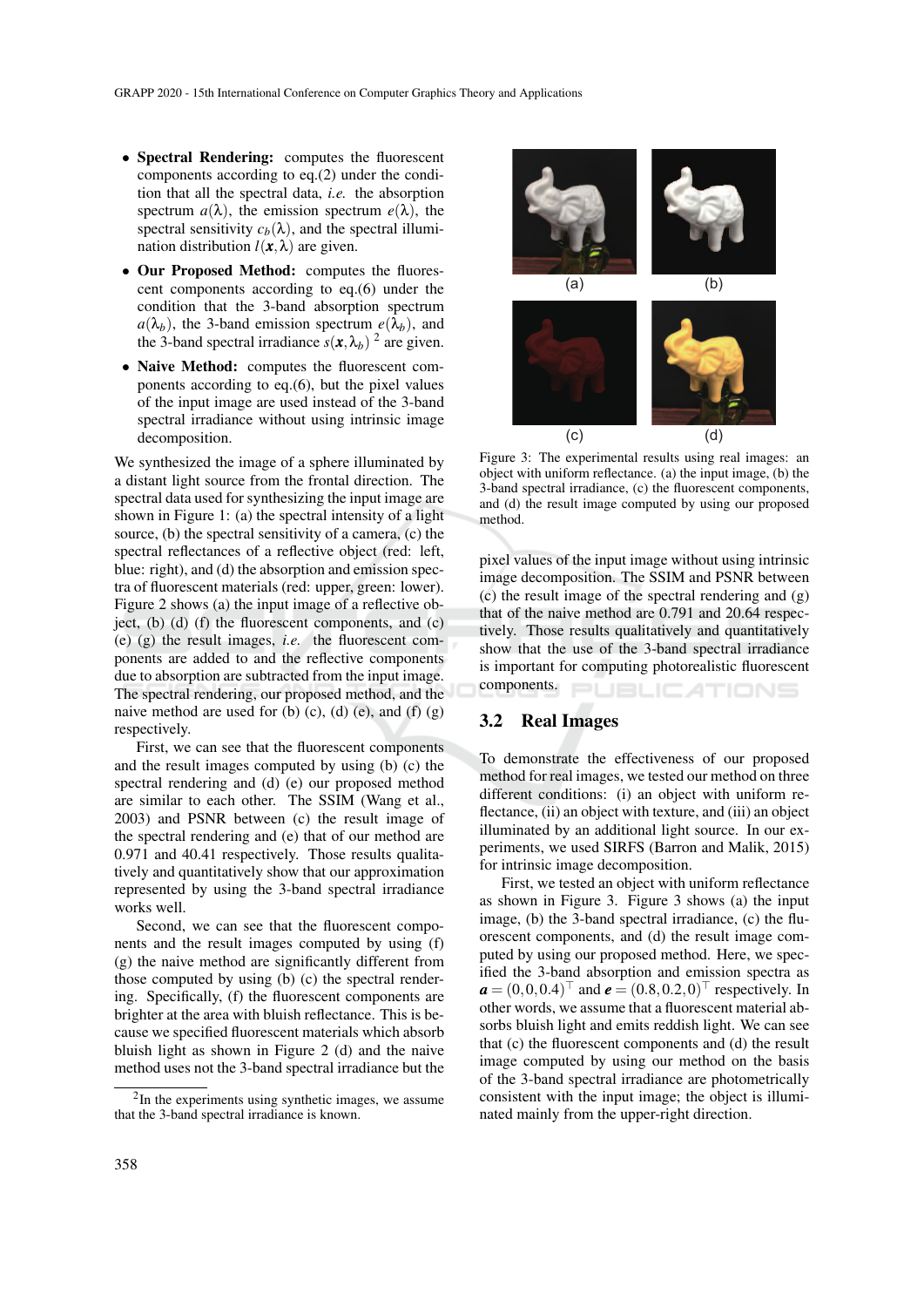

Figure 4: The experimental results using real images: an object with texture. (a) the input image, (b) the reflectance of the object, (c) the 3-band spectral irradiance, (d) the fluorescent components, and (e) the result image computed by using our proposed method.

Second, we tested an object with texture as shown in Figure 4. Figure 4 shows (a) the input image, (b) the reflectance of the object, (c) the 3-band spectral irradiance, (d) the fluorescent components, and (e) the result image computed by using our proposed method. The specified 3-band absorption and emission spectra are the same as the above. We can see that (d) the fluorescent components and (e) the result image computed by using our method are photometrically consistent with the input image; the object is illuminated almost uniform ambient light. Since our method makes use of the 3-band spectral irradiance estimated via intrinsic image decomposition, the computed fluorescent components are not contaminated by the texture on the object surface.

Third, we tested an object illuminated by an additional light source as shown in Figure 5. Figure 5 shows (a) the input image of an object illuminated by ambient light and (e) that illuminated by ambient light and an additional bluish light source from right.  $(b)/(f)$ ,  $(c)/(g)$ , and  $(d)/(h)$  are the 3-band spectral irradiance, the fluorescent components, and the result images computed from (a)/(e) the corresponding input images by using our proposed method. The specified 3-band absorption and emission spectra are the same as the above. We can observe the photometrically consistent effects of the additional light source in (f), (g), and (h). Specifically, the 3-band spectral irradi-



Figure 5: The experimental results using real images: an additional light source. (a) the input image of an object illuminated by ambient light and (e) that illuminated by ambient light and an additional bluish light source from right.  $(b)/(f)$ ,  $(c)/(g)$ , and  $(d)/(h)$  are the 3-band spectral irradiance, the fluorescent components, and the result images computed from (a)/(e) the corresponding input images by using our proposed method.

ance becomes bluish due to the bluish additional light source, and therefore the fluorescent components at the right areas become brighter since the specified fluorescent material absorbs bluish light.

# 4 CONCLUSION

In this paper, we proposed a method for making reflective objects in a single input image fluorescent by adding photorealistic fluorescent components to the objects of interest. Specifically, we show that photometrically consistent fluorescent components can approximately be represented by using the 3-band spectral irradiance on the surface of a reflective object, and then compute the fluorescent components on the ba